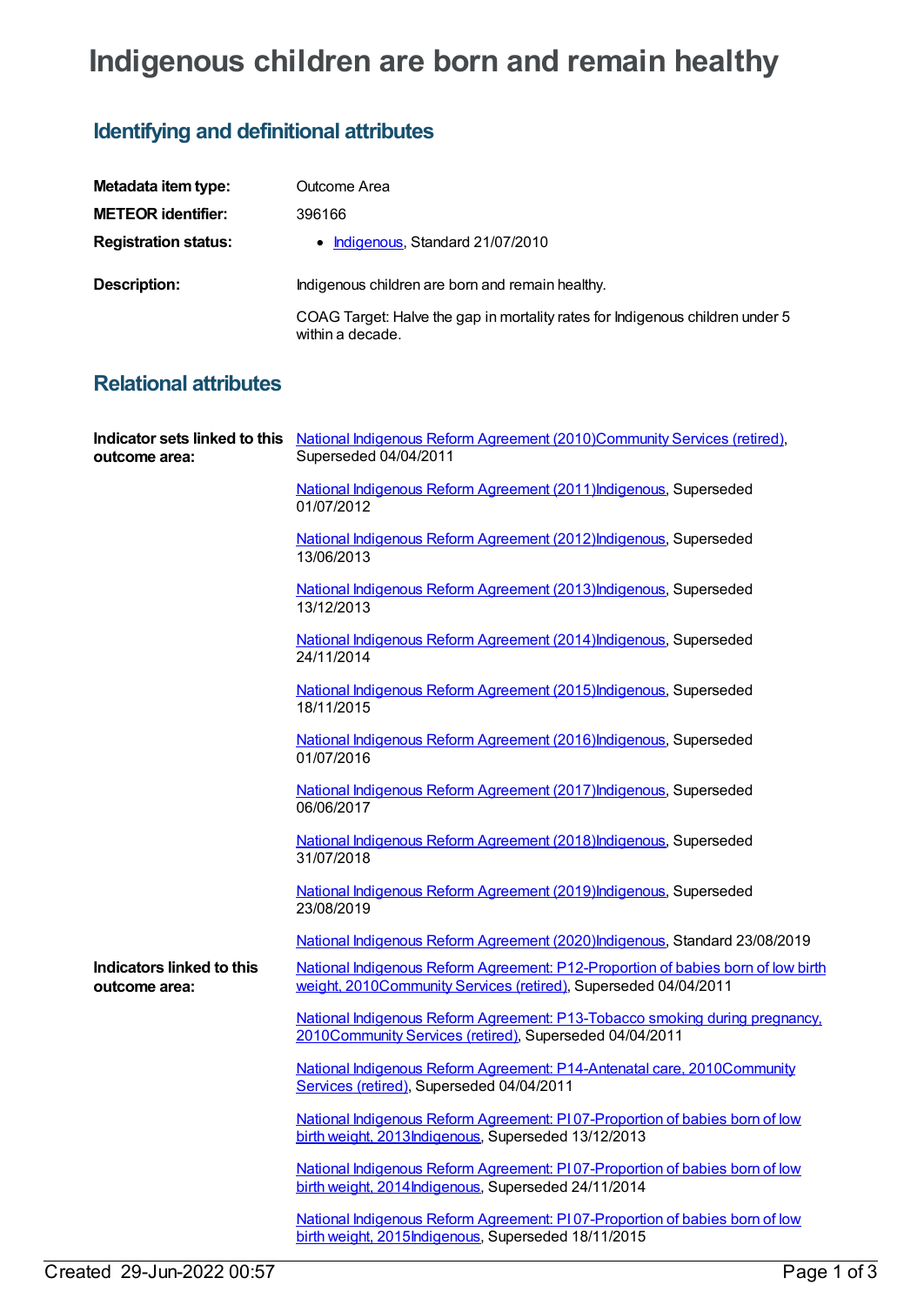National Indigenous Reform Agreement: PI [07—Proportion](https://meteor.aihw.gov.au/content/611176) of babies born of low birthweight, 201[6Indigenous,](https://meteor.aihw.gov.au/RegistrationAuthority/6) Superseded 01/07/2016

National Indigenous Reform Agreement: PI [07—Proportion](https://meteor.aihw.gov.au/content/645396) of babies born of low birthweight, 201[7Indigenous,](https://meteor.aihw.gov.au/RegistrationAuthority/6) Superseded 06/06/2017

National Indigenous Reform Agreement: PI 07-Proportion of babies born of low birthweight, [2018Indigenous,](https://meteor.aihw.gov.au/content/668674) Superseded 31/07/2018

National Indigenous Reform Agreement: PI 07-Proportion of babies born of low birthweight, [2019Indigenous,](https://meteor.aihw.gov.au/content/699454) Superseded 23/08/2019

National Indigenous Reform Agreement: PI [07-Proportion](https://meteor.aihw.gov.au/content/718484) of babies born of low birthweight, 202[0Indigenous,](https://meteor.aihw.gov.au/RegistrationAuthority/6) Standard 23/08/2019

National Indigenous Reform Agreement: PI 08-Tobacco smoking during pregnancy, [2013Indigenous,](https://meteor.aihw.gov.au/content/484309) Superseded 13/12/2013

National Indigenous Reform Agreement: PI 08-Tobacco smoking during pregnancy, [2014Indigenous,](https://meteor.aihw.gov.au/content/525835) Superseded 24/11/2014

National Indigenous Reform Agreement: PI 08-Tobacco smoking during pregnancy, [2015Indigenous,](https://meteor.aihw.gov.au/content/579078) Superseded 18/11/2015

National Indigenous Reform Agreement: PI 08—Tobacco smoking during pregnancy, [2016Indigenous,](https://meteor.aihw.gov.au/content/611180) Superseded 01/07/2016

National Indigenous Reform Agreement: PI [08—Tobacco](https://meteor.aihw.gov.au/content/645398) smoking during pregnancy, 201[7Indigenous](https://meteor.aihw.gov.au/RegistrationAuthority/6), Superseded 06/06/2017

National Indigenous Reform Agreement: PI 08-Tobacco smoking during pregnancy, [2018Indigenous,](https://meteor.aihw.gov.au/content/668672) Superseded 31/07/2018

National Indigenous Reform Agreement: PI 08-Tobacco smoking during pregnancy, [2019Indigenous,](https://meteor.aihw.gov.au/content/699456) Superseded 23/08/2019

National Indigenous Reform Agreement: PI 08-Tobacco smoking during pregnancy, [2020Indigenous,](https://meteor.aihw.gov.au/content/718486) Standard 23/08/2019

National Indigenous Reform Agreement: PI [09-Antenatal](https://meteor.aihw.gov.au/content/484317) care, 201[3Indigenous](https://meteor.aihw.gov.au/RegistrationAuthority/6), Superseded 13/12/2013

National Indigenous Reform Agreement: PI [09-Antenatal](https://meteor.aihw.gov.au/content/525833) care, 201[4Indigenous](https://meteor.aihw.gov.au/RegistrationAuthority/6), Superseded 24/11/2014

National Indigenous Reform Agreement: PI [09-Antenatal](https://meteor.aihw.gov.au/content/579080) care, 201[5Indigenous](https://meteor.aihw.gov.au/RegistrationAuthority/6), Superseded 18/11/2015

National Indigenous Reform Agreement: PI 09-Antenatal care, 201[6Indigenous](https://meteor.aihw.gov.au/RegistrationAuthority/6), Superseded 01/07/2016

National Indigenous Reform Agreement: PI [09—Antenatal](https://meteor.aihw.gov.au/content/645400) care, 201[7Indigenous](https://meteor.aihw.gov.au/RegistrationAuthority/6), Superseded 06/06/2017

National Indigenous Reform Agreement: PI [09-Antenatal](https://meteor.aihw.gov.au/content/668683) care, 201[8Indigenous](https://meteor.aihw.gov.au/RegistrationAuthority/6), Superseded 31/07/2018

National Indigenous Reform Agreement: PI [09-Antenatal](https://meteor.aihw.gov.au/content/699458) care, 201[9Indigenous](https://meteor.aihw.gov.au/RegistrationAuthority/6), Superseded 23/08/2019

National Indigenous Reform Agreement: PI [09-Antenatal](https://meteor.aihw.gov.au/content/718488) care, 202[0Indigenous](https://meteor.aihw.gov.au/RegistrationAuthority/6), Standard 23/08/2019

National Indigenous Reform Agreement: PI [12-Proportion](https://meteor.aihw.gov.au/content/425771) of babies born of low birth weight, 2011[Indigenous,](https://meteor.aihw.gov.au/RegistrationAuthority/6) Superseded 01/07/2012

National Indigenous Reform Agreement: PI 12-Proportion of babies born of low birth weight, [2012Indigenous,](https://meteor.aihw.gov.au/content/438630) Superseded 13/06/2013

National Indigenous Reform Agreement: PI [13-Tobacco](https://meteor.aihw.gov.au/content/425773) smoking during pregnancy, 201[1Health](https://meteor.aihw.gov.au/RegistrationAuthority/12), Superseded 31/10/2011 [Indigenous](https://meteor.aihw.gov.au/RegistrationAuthority/6), Superseded 01/07/2012